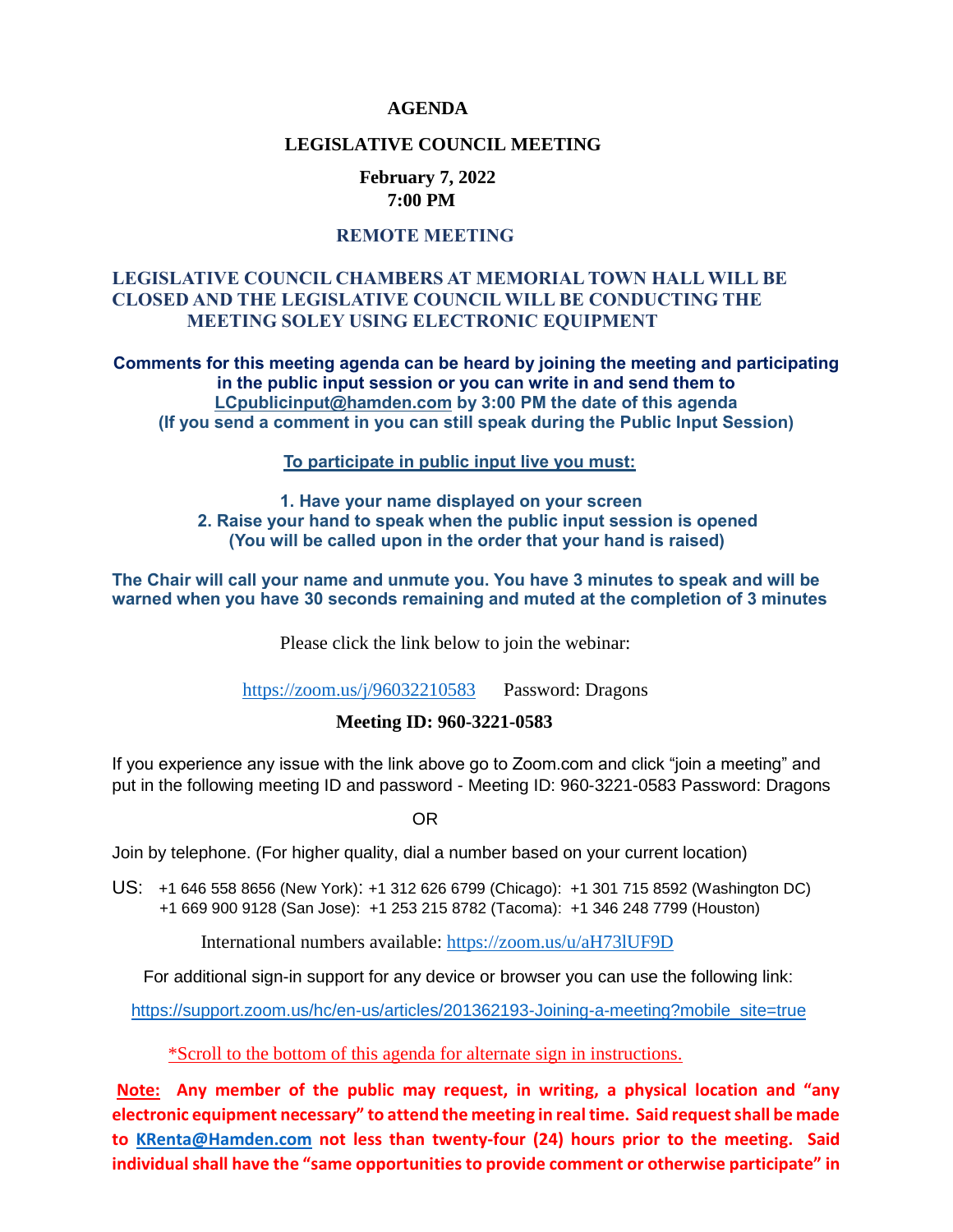**the meeting as would be afforded if the meeting was held in person with the following exception: Under law, the Legislative Council is not required to adjourn or postpone a meeting if such person loses the ability to participate because of an interruption, failure or degradation of such person's connection to the meeting by electronic equipment. Since the meeting is remote, participation by a quorum of members of the Legislative Council is expressly prohibited and will not be present at the physical location.**

# **1. CALL OF THE MEETING AND TAKING OF THE ROLL**

# **2. PLEDGE OF ALLEGIANCE**

# **3. LAND RECOGNITION AND MOMENT OF SILENCE**

# **4. PUBLIC INPUT SESSION:**

Links for public comment (both present and archived) can be found here: <https://www.hamden.com/353/Legislative-Council>

# **5. CORRESPONDENCE**

# **6. REPORT OF THE PRESIDENT**

# **7. REPORT OF BOARDS AND DEPARTMENTS -** Capital Budget Presentation

# **8. REPORTS OF COUNCIL LIAISONS**

**9. APPROVAL OF PREVIOUS MINUTES** – January 10, 2022 & January 18, 2022 Minutes can be found here: <https://www.hamden.com/agendacenter>

# **10. EXECUTIVE SESSION:**

**11. CONSENT CALENDAR:** The Consent Calendar includes all items that have passed unanimously in Committee on January  $10<sup>th</sup>$  and will now be considered in toto by unanimous consent: (This appointment was missed being put on the consent calendar of the January 18, 2022 meeting)

# **1. Appointment of Gabriella M. Panayotakis to the Clean & Green Commission for a term to expire November 1, 2024**

[https://www.hamden.com/DocumentCenter/View/5156/012022\\_Appt-to-the-Clean-and-Green-](https://www.hamden.com/DocumentCenter/View/5156/012022_Appt-to-the-Clean-and-Green-Commis-of-Gabriella-Panayotakis-D)[Commis-of-Gabriella-Panayotakis-D](https://www.hamden.com/DocumentCenter/View/5156/012022_Appt-to-the-Clean-and-Green-Commis-of-Gabriella-Panayotakis-D)

# **12. REGULAR AGENDA:**

1. Resolution to transfer appropriation and unexpended bond proceeds to Furniture, Fixtures and Equipment Project

[https://www.hamden.com/DocumentCenter/View/5132/Resolution-to-Transfer-Unexpended-](https://www.hamden.com/DocumentCenter/View/5132/Resolution-to-Transfer-Unexpended-Bond-to-Furniture-Fixtures--Equipment)[Bond-to-Furniture-Fixtures--Equipment](https://www.hamden.com/DocumentCenter/View/5132/Resolution-to-Transfer-Unexpended-Bond-to-Furniture-Fixtures--Equipment)

https://www.hamden.com/DocumentCenter/View/5364/FFE-LIST